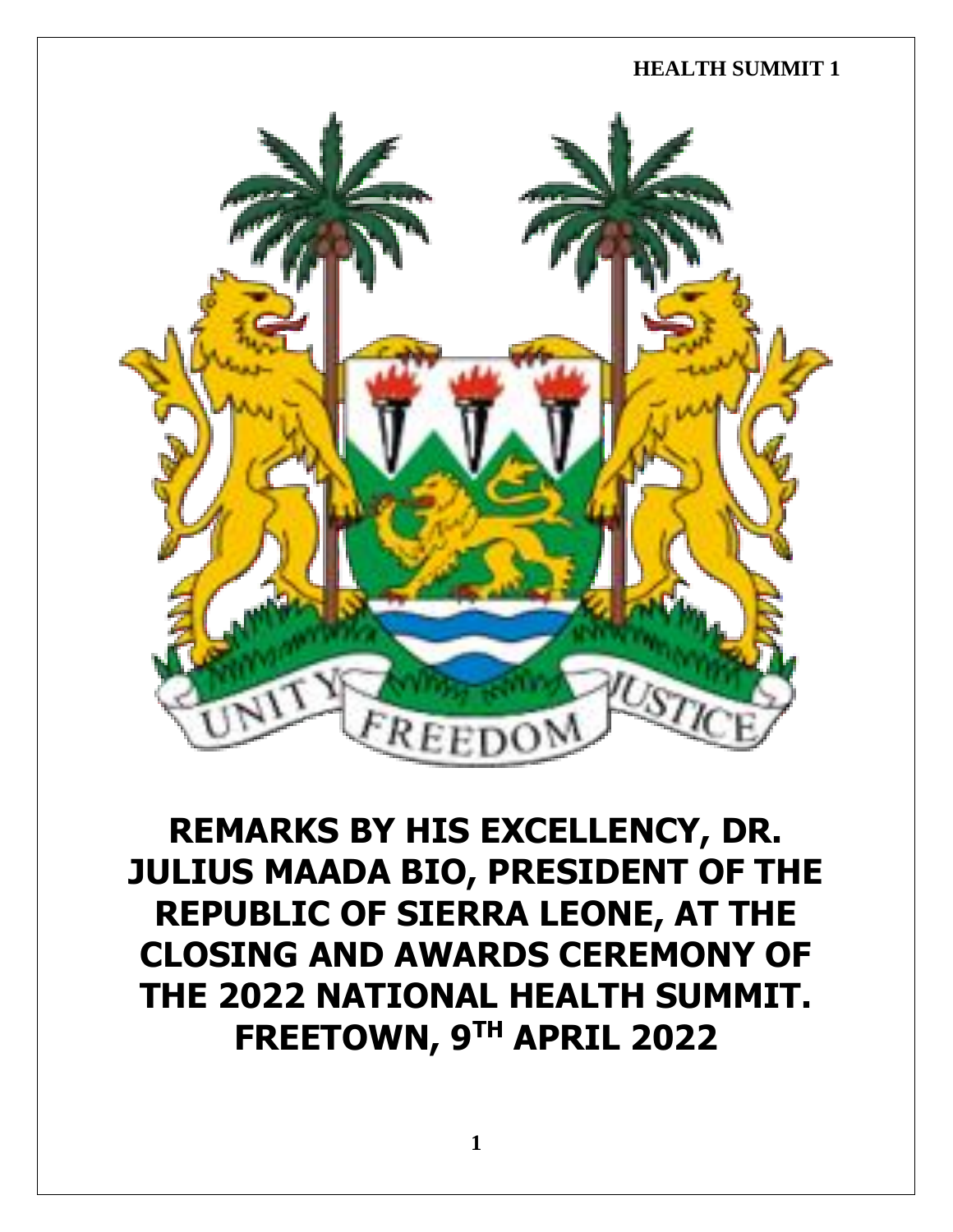Madam First Lady, Ministers of Government, Honourable Members of Parliament, Members of the Diplomatic and Consular Corps, Our Development Partners, Our ever-outstanding healthcare professionals, Distinguished Ladies and Gentlemen, Good evening again.

- 1. Let me start these short remarks by thanking our partners who have endured these heady deliberations with us. Your support has been timely and invaluable. We believe we could be better and do a lot more with your precious support in expertise, equipment, supplies, and funding resources.
- 2. Let me also thank you, our healthcare professionals, once more, for all that you do so selflessly and so passionately. It is truly a labour of love and we appreciate and commend every moment you promote, protect, and nurture lives. You are there from the first moments of life and tend to the last breath. For that, thank you and thank you so much more.
- 3. In my keynote at the plenary, I noted that this national health summit should be both a moment of reflection and a moment of introspection. This first ever National Health Summit goes beyond the everyday activities of giving care with compassion and doing everything that is in the best interests of patients, while treating patients and their families with true empathy. It goes beyond getting better skills and a better work environment or advocating on behalf of patients. It is about asking ourselves what we can keep doing better and how we can be better.
- 4. I am reminded of Dale Carnegie, the inspirational American writer whose focus on self-improvement has always been enlightening. He notes that "Inaction breeds doubt and fear. Action breeds confidence and courage".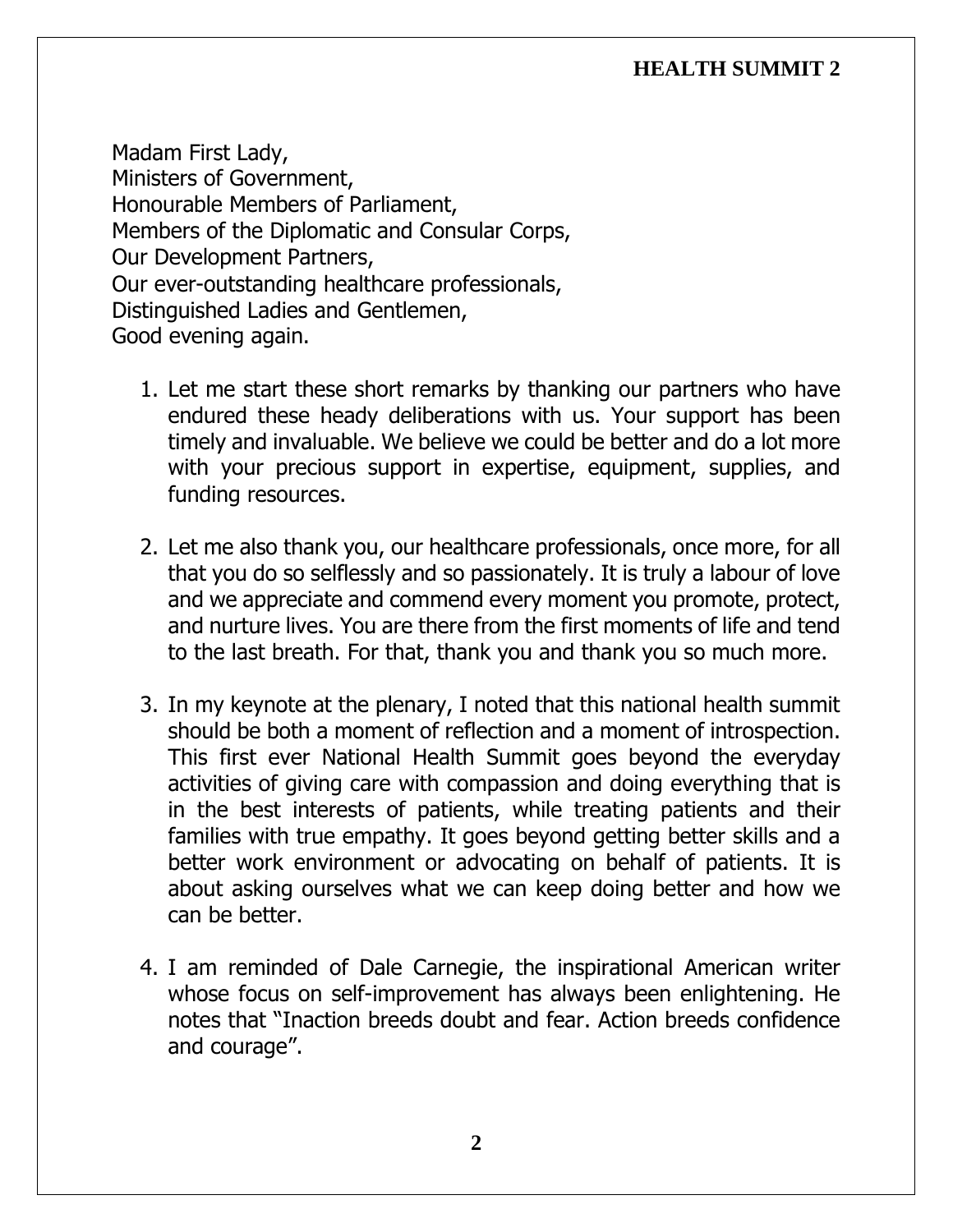- 5. He furthers that, "If you want to conquer fear, do not sit at home and think about [fear itself]. Go out and get busy". We have not feared the inevitable that there are gaps in our health service delivery models and standards of care. We have not feared to address persistent questions and outcomes to be met. We have got ourselves busy over the last three days and we have held deep and meaningful conversations that have opened our eyes.
- 6. Together, we will use those recommendations to adjust our strategies, engage our partners, and make healthcare service delivery even better in this nation.
- 7. But this night is also about recognising those persons and institutions that have been truly outstanding. Together, we have reduced maternal and child mortality over the last four years and we have reduced the incidence of malaria and common disease burdens. We have successfully fought off every wave of COVID that has been thrown at us and our vaccination rates are higher than the average in Africa. We have refurbished more hospitals and recruited and trained more health care workers. We now have better working conditions and more professional enhancement training across board. We now operate a national emergency medical service and run a more efficient national medical supplies agency. These are no mean achievements. All the foregoing you have done collectively and done in the best interests of our nation. Thank you. If I could, I could award every healthcare professional. But we can only recognise the few among us who have gone beyond the call of duty. They have done things that are praiseworthy and worthy of emulation.
- 8. Dr. Austin Demby, I want to thank you for your leadership and thank you for showing us that when we get governance right and engage our practitioners, stakeholders, and partners in one room, we stop talking and working at cross purposes. When we discuss what all of us could do together, as a collective, only good can come of it.
- 9. To everyone in this room and those who are on and off duty tonight, thank you for all you do. As a Government, I make a firm commitment